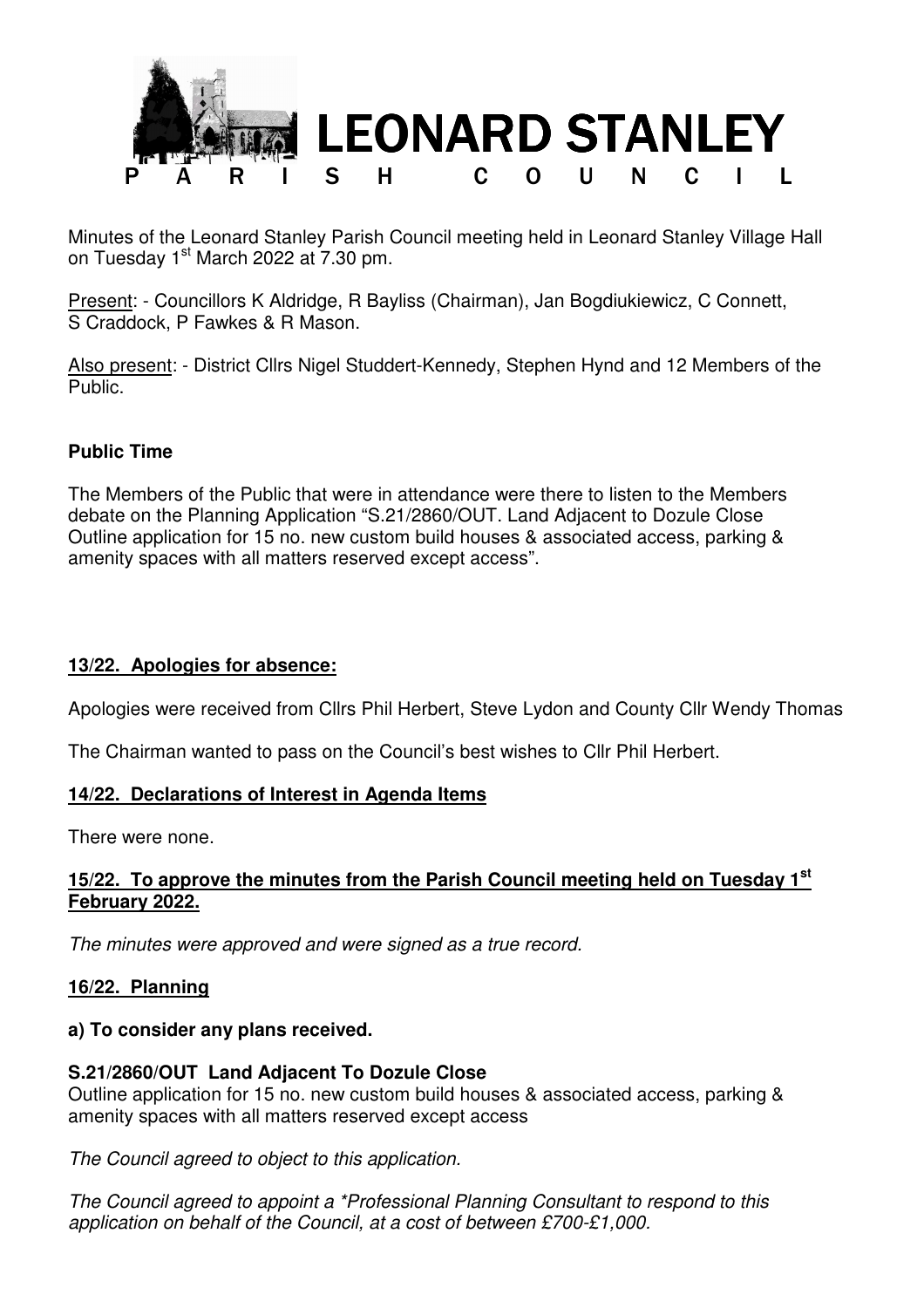\*(The Planning Consultant will be Lee Pellegram and will liaise with the Clerk).

The Council further agreed, to ask for the District Councillor's support, in a request for this application to be considered by the Development Control Committee, at Stroud District Council (if the Planning Officer is minded to approve).

# **S.22/0304/HHOLD Willow Bank, 5 Tannery Close**

Erection of garage extension.

The Council agreed to support this application, subject to no objection being received from No 4 Tannery Close.

## **S.22/0177/FUL Priory Farm, Church Road**

Change of use of an existing agricultural building to a B8 (Storage) Use.

The Council agreed to defer this appplication until the April meeting and will request further information to understand the extent of the business.

# **b) To receive a progress report from the Clerk on applications already responded to.**

There were none.

# **17/22. To receive reports from the District and County Councillors**

County Cllr Wendy Thomas sent a report to the Members prior to the meeting.

https://www.leonardstanley-pc.gov.uk/uploads/county-cllr-wt-report-march-2022.pdf

District Cllr Nigel Studdert-Kennedy sent a report to the Members prior to the meeting.

https://www.leonardstanley-pc.gov.uk/uploads/district-cllr-nsk-march-2022.pdf

District Cllr Stephen Hynd will send his report to the Clerk to circulate to the Members shortly.

# **18/22. To receive a Clerks Report**

A report was sent to the Members prior to the meeting.

https://www.leonardstanley-pc.gov.uk/uploads/clerks-report-march-2022.pdf

### **19/22. Financial Issues**

# **a. To authorise payments in accordance with the RFO Reports.**

https://www.leonardstanley-pc.gov.uk/uploads/as-at-28th-feb-22-pn.pdf

The Council approved the accounts for payment.